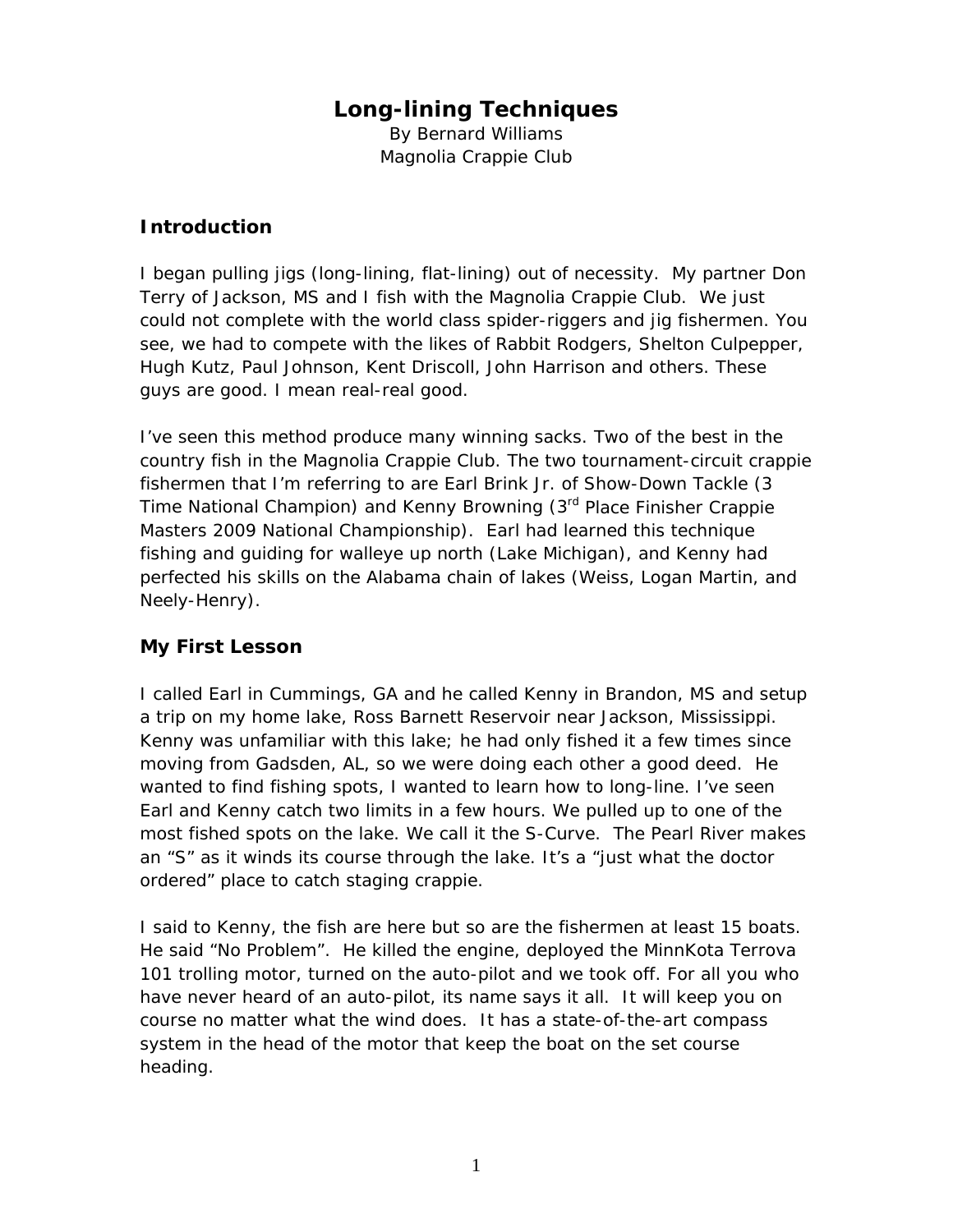Kenny turned the motor on constant; set the speed about 1 mph and we were off. We started casting the rods that had two  $1/8<sup>th</sup>$  marabou soft body jig made by Show-Down Tackle, on each rod. We made normal casts and placed each rod in a rod holder on the back and sides of the boat. He had two (2) 16' rods and two (2) 12' rods for the front left and right sides of the boat. I had four (4) 8' rods and two (2) 9' rods for the back of the boat. As soon as I placed a rod in the holder the slack was picked up in a few seconds by our constant boat speed.

Before I could get the third rod set, the first rod was bent with a monster slab crappie. I said to Kenny, stop the boat. No, no he cried. Just take your time and reel the fish, not too fast or you'll pull the jig out of the fish's mouth. The fish must be directed thru your other set lines, trying not to entangle them. This scenario occurred over and over throughout the afternoon.

Kenny said this is your first lesson in long-lining. "The boat must never, never stop"; if a rod hangs you break the jig or the line and re-tie the jigs, but you never stop the boat. Stopping the boat causes all the jigs to go to the bottom hang or become so tangled only a knife will clear up the mess you've created.

To make a long story short, we really caught the crappie. We weighed our 7 biggest fish at more than 15.5 pounds. So now, I know it works. I watched what he did, asked questions about jig size, boat speed, how to make turns and distance of cast. That was my initial training. I had to put into practice and improve my skills from that moment, mainly thru trial and error. I needed the right trolling motor. The rod-holders had to be mounted correctly.

### *Boat Speed*

The first lesson - Your boat speed is one of the controlling factors in the depth of your lures. The faster you pull the jigs the higher in the water column the jigs will run. Wind is our most formidable opponent. We have to use it in our favor. If you can't go with the high wind, try going at an angle with the wind. Try anything except going directly into a high wind.

Play with the speed control until you locate the fish. If you see the rods bouncing off the bottom speed up or give the reel a turn or two. If you're fishing humps and ledges simply speed up and get over the hump or ledge and then slow down when you are clear these obstacles.

### *Cast Length*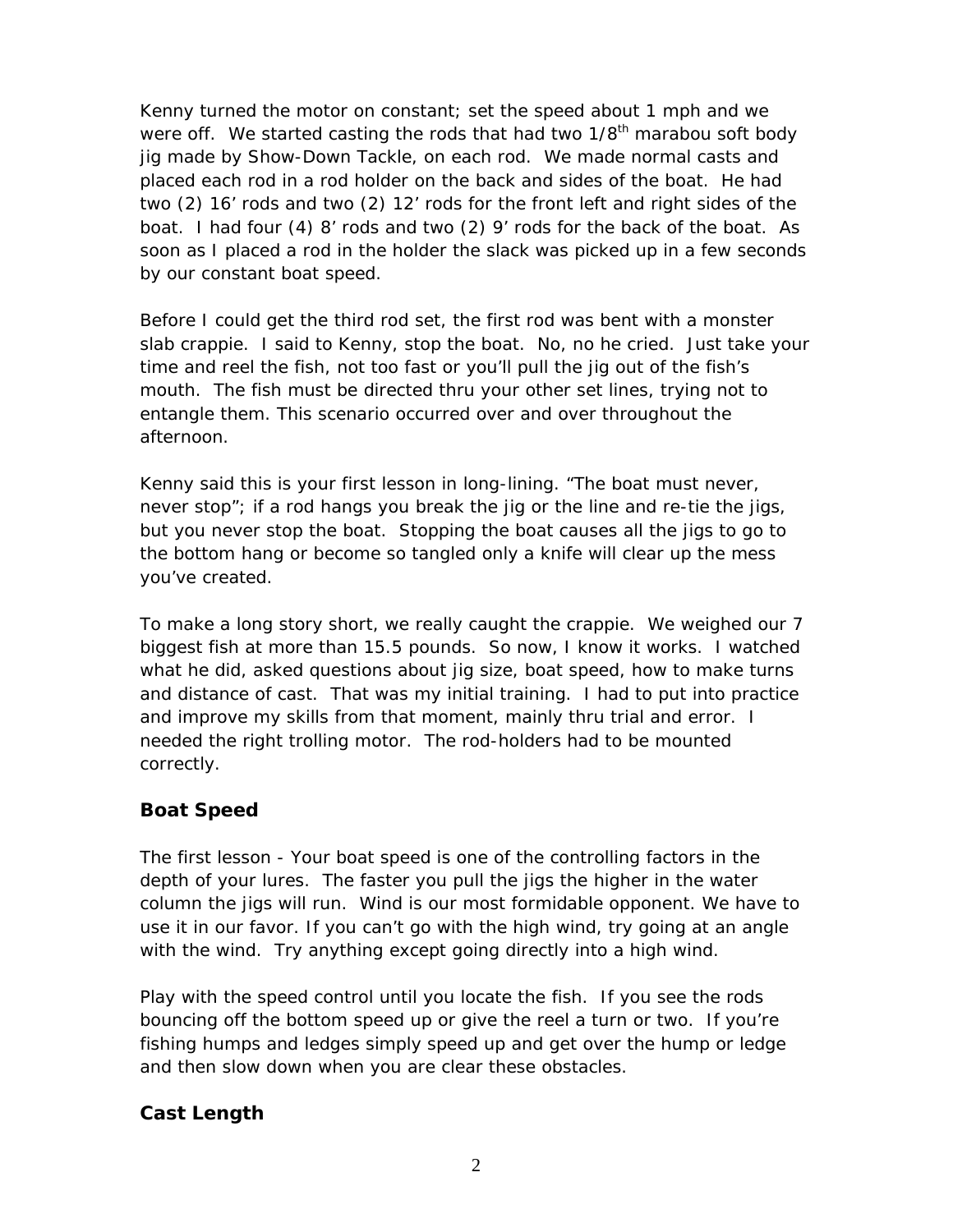The second controlling factor is how far behind the boat your jigs are pulling. There is no science, set rule, no regulations to follow; only trial and error. If you do not want to adjust your speed, adjust your line length. Flip the bails and let it off the line, be careful larger size jigs will hang quickly. Go in the back yard, make a long cast and then step it off. This will give you an idea of the cast distance.

### *Line Size*

Some of you fisherman tend to stay with the same line weight. I have found that the smaller the diameter the line the deeper the jig will run. I've also tested Vicious braided, co-polymers, monofilament, and fluorocarbon. Braid tends to run lots deeper than mono. Vicious braid helps to get the jigs deep and into the strike zone. When fishing shallow water the buoyancy of Vicious Monofilament keep the jigs from sinking too fast. Vicious Fluorocarbon works great in real clear water. This will take some testing, trial-and-error.

# *Tying Jigs on the Line*

I mainly fish a double jig rig; I try to tie my jigs about 4 feet apart using double loop knots. I prefer double overhand loop knots for both bottom and top jig with about a  $4" - 6"$  loop for the top and no more than  $2" - 3"$  loop for the bottom jig. This gives both jigs an independent presentation.

Slide two jigs on the line. Slide the top jig up far enough to make a  $2<sup>n</sup>$  - 3<sup>n</sup> double loop knot on the bottom jig. Slide the second jig up 4' to 5'. Then make another double loop knot. The jigs should hang independent of each other, i.e. they should swing back and forth when the line is moved. You will catch two fish from time to time.

### *Reeling in the Fish*

You must be careful when reeling in a fish. With the boat traveling at trolling speed; be sure to reel the fish in slowly. The fish must be directed thru multiple lines without tangling, and without pulling the hook out of the fish's mouth. Be sure to have a long handle net (EGO) on hand to capture the fish when he reaches the boat. **Do not try to lift a fish with the rod**. This is the primary cause in broken rod tips.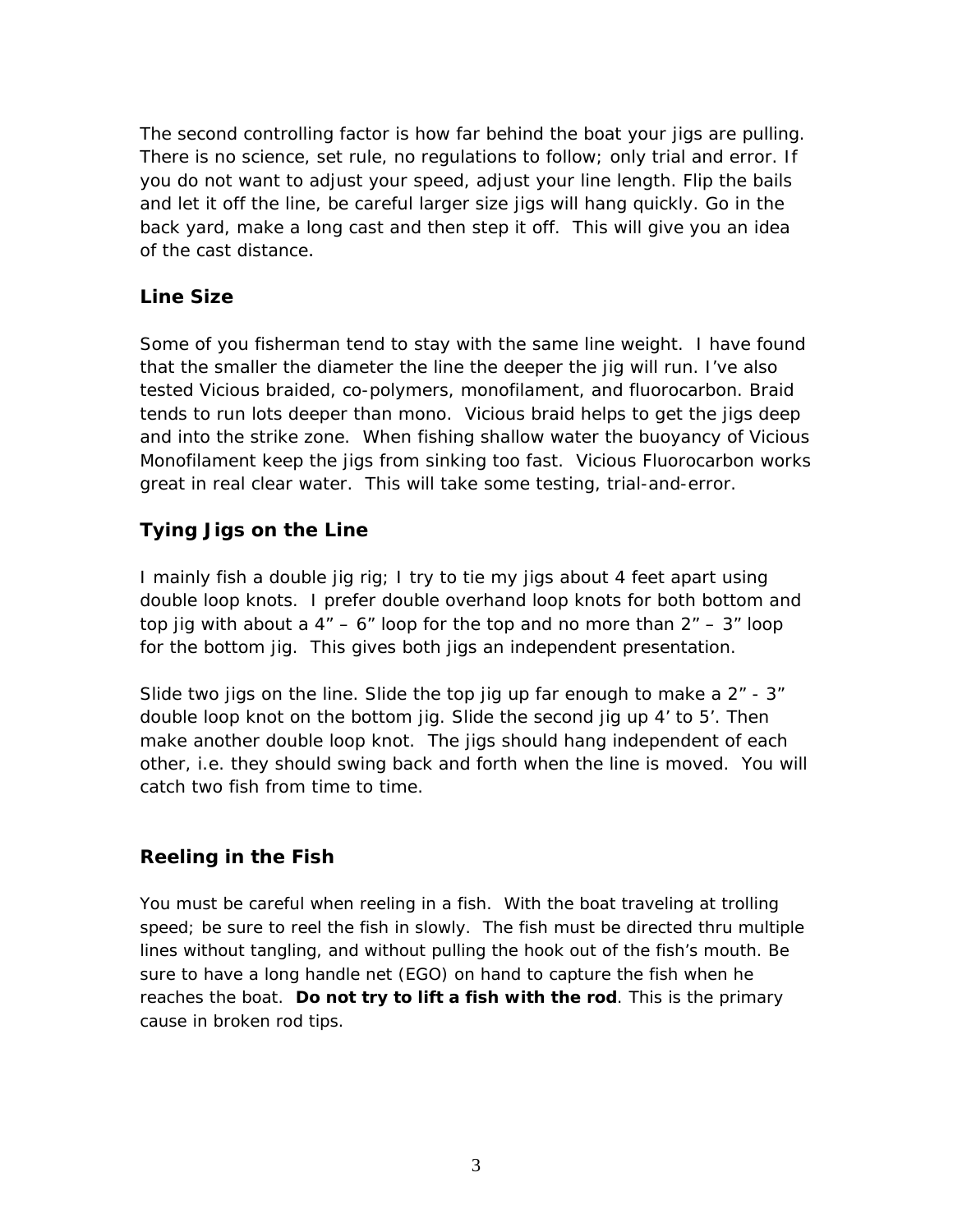# *Rod Spacing*



Another important factor in using this technique is proper spacing of you rods. Allow at least  $3' - 4'$  between each rod tip. With 16' rods on each side, you can completely cover an area up to 40 feet wide. Making several passes over an area allows you to quickly cover a wide section of water.

### *Using the BAIT-PUMP*

I've found that at times when the fish just wouldn't corporate, we simply pumped some crappie nibble into the end of the tube jig and bam, bam. This is one of latest and greatest addition to my tackle arsenal.

# *Using the GPS with a Lake Map Chip*

A good quality GPS and a Navionics Hotspot chip is a necessary addition to your long-lining equipment. While paper contour maps are a great way to study before you reach the lake, it's a guessing game when you're on the water. With the lake map chip you can see what's coming before you actually reach that point and see where your boat is in reference to the area you want to fish.

The contours can be zoomed to a view that allows you to stay at a certain water depths. You can see points, humps, ditches, flats and other areas that hold fish.

4



With a split screen view you can see the lake map and a sonar view. Using this view you can mark fish and say on the correct course. Zooming in from .5 miles to .18 miles gives you more contour lines while trolling. Zooming to .06 miles give a very detailed view of the area.

This view is used while searching a lake at a high speed. It's of very little use when fishing, mainly because you cannot see the contours.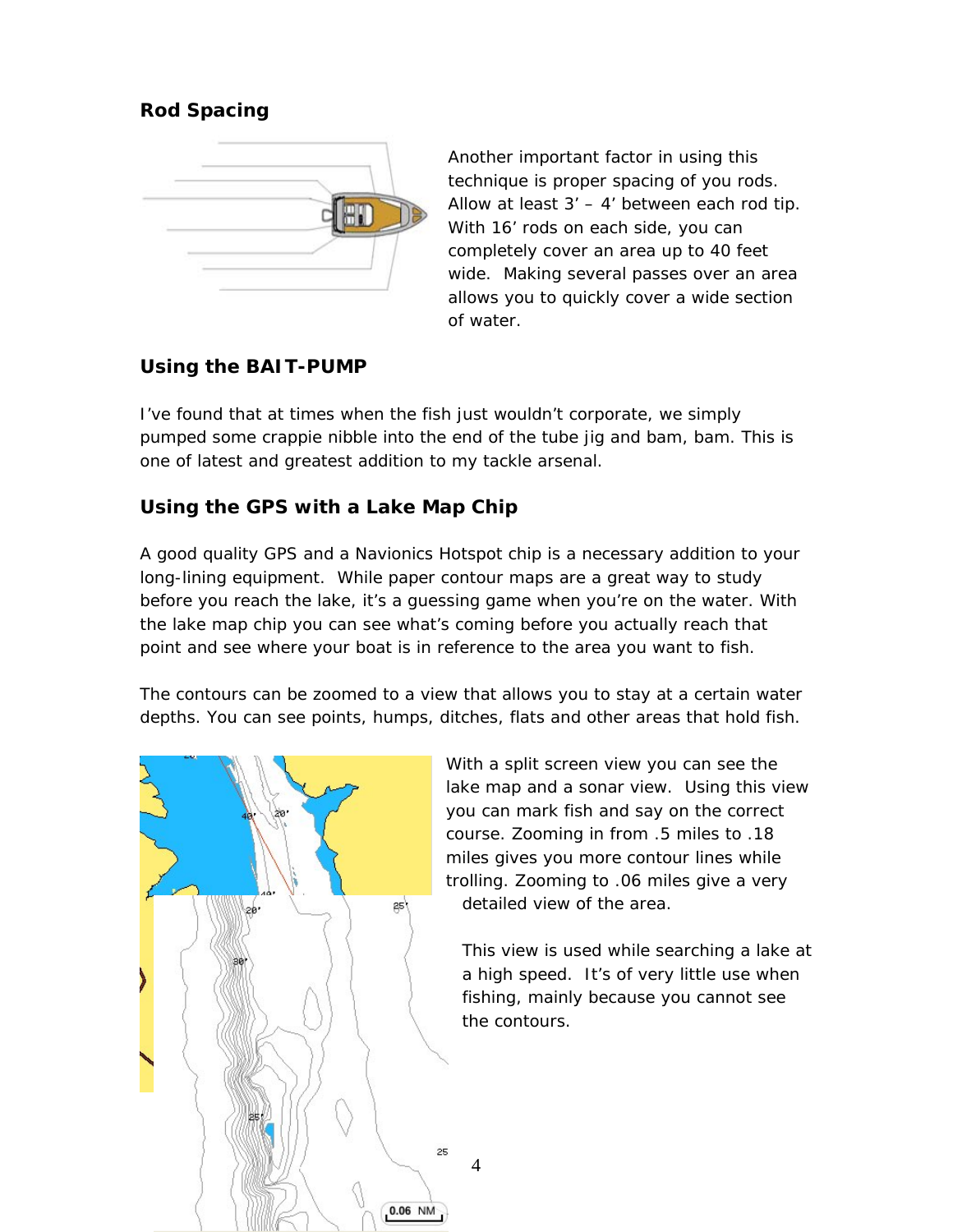When I start trolling I zoom to this level. I can see what's around and ahead of me.

I could troll some of my jigs on the high side off the left side and some in the deep water.

A good GPS allows you to see your route and save it for future trips. If your route was productive you can turn around and follow that same route over and over.

# *Trolling Motor*



My choice in a trolling motor is the Minn Kota Trolling Motor. Be sure to get the 18' foot control or the remote co-pilot. The Universal-Sonar is a great addition, it keep you for having to mount a transducer on the motor foot. For you guys that have the extra funds, the new I-Pilot from MinnKota seems to a great addition. It comes as an addon to the Terrova's and PowerDrive V2 models.

# *Equipment Summary*

- Minn Kota Trolling Motor with Auto Pilot & Universal Sonar
- BnM Poles:  $2 16$ ft BJGP,  $2 12$ ft BJGP,
- 4 Rodger Gant Different Poles (2 9ft, 2 8ft)
- Driftmaster Rod holders 2 mounted on the left and right side of the boat - 4 mounted on the back (2 on each side of the engine)
- Grizzly Tubes, Mid-South Super Jigs, Southern Pro Tubes & Curly Tails
- Show Down Rubber Body, Mylar Jigs and Hair Jigs  $(1/32<sup>nd</sup>, 1/16<sup>th</sup>)$  $1/8^{\text{th}}$ , and  $1/4^{\text{th}}$ )
- Grizzly Painted heads round heads  $(1/48<sup>th</sup>, 1/32<sup>nd</sup>, 1/16<sup>th</sup>, 3/32<sup>nd</sup>,$  $1/8^{th}$ , and  $3/16^{th}$ )
- Quality GPS (Humminbird GPS or Lowrance / Eagle GPS, with a Map Card Slot)
- Blakemore Roadrunners (1/32<sup>nd</sup>, 1/16<sup>th</sup>, 3/32<sup>nd</sup>, 1/8<sup>th</sup>, and 3/16<sup>th</sup>)
- Navionics Hot Maps or Garmin Lake Maps (Lake Map Chip)
- Bait-Pump (Crappie Nibbles)
- Vicious Hi-Vis Monofilament Line  $(4#, 6#$  or  $8#)$
- High-Quality Marine Trolling Batteries (Optima)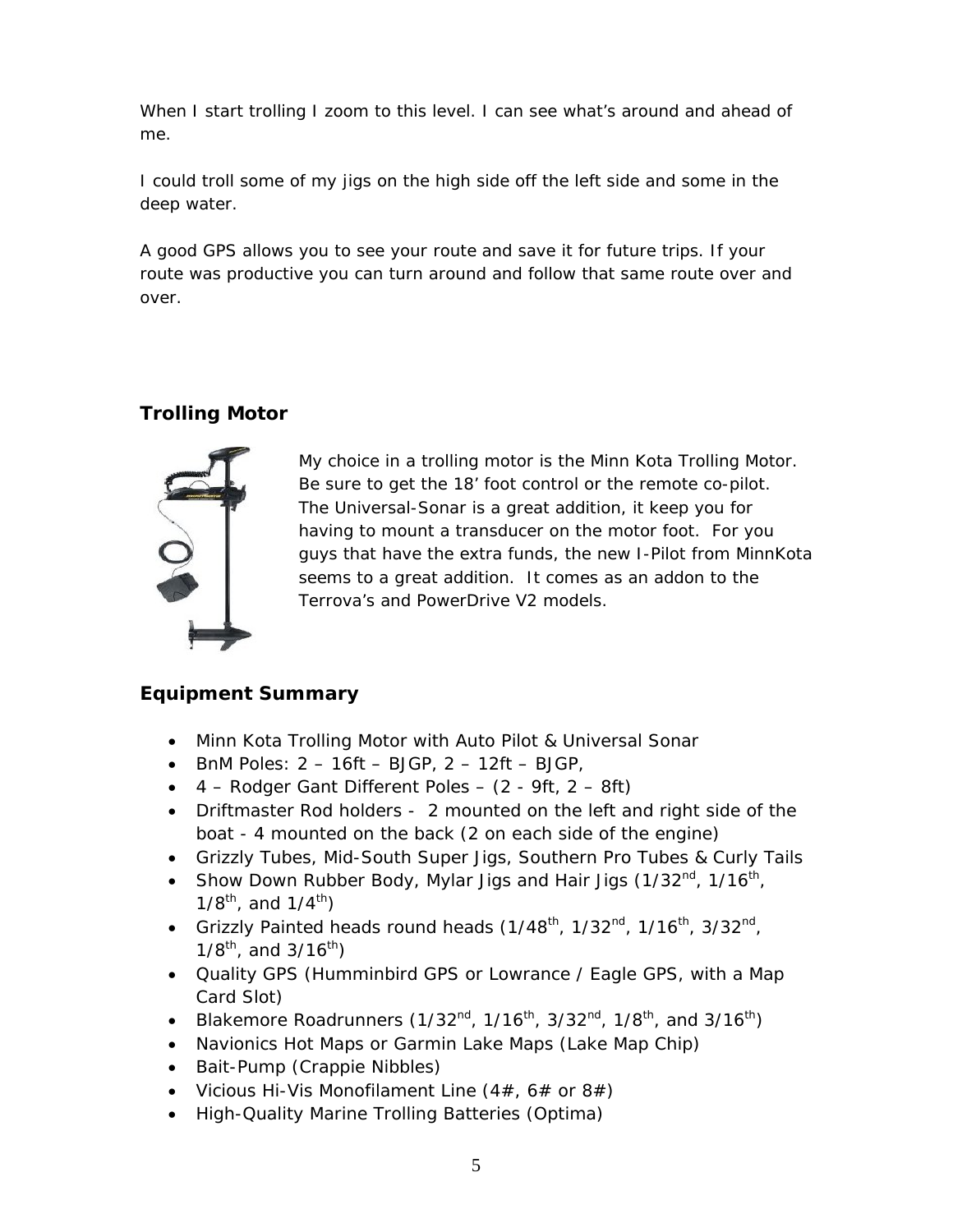# *Speed and Depth Chart – (Estimates)*

We've charted this dragging our jigs over a sloping flat and charting the speed vs the jig dept. You may need to to come up with your own chart. These are not percise, please do not take these jig depths as the gospel.

| <b>Jig Size and Running Depth</b> |               |                          |           |                                       |                      |
|-----------------------------------|---------------|--------------------------|-----------|---------------------------------------|----------------------|
| Water Depth                       | Jig Depth     | <b>Jig Size</b>          | Line Size | <b>Distance</b><br><b>Behind Boat</b> | <b>GPS Speed</b>     |
| $0-8$ ft                          | $3ft - 5ft$   | 1/32 <sup>nd</sup>       | 4#        | 50 ft $-65$ ft                        | $.7$ mph $- .5$ mph  |
| $4ft - 8ft$                       | $4ft - 7ft$   | $1/24^{th}$              | 4#        | 55 ft $-65$ ft                        | $.9$ mph $- .9$ mph  |
| $6ft - 10ft$                      | $4ft - 9ft$   | $1/16^{th}$              | 6#        | 55 ft $-65$ ft                        | 1 mph $-$ .7 mph     |
| $8ft - 13ft$                      | $7ft - 12ft$  | $1/8$ <sup>th</sup>      | 6#        | 55 ft $-65$ ft                        | 1 mph $-$ .7 mph     |
| $14ft - 20ft$                     | 13ft – 18ft   | $1/4^{\text{th}}$        | 6#        | 55 ft $-65$ ft                        | 1 mph $ \cdot$ 7 mph |
| $10ft - 13ft$                     | $7ft - 10ft$  | $(2)$ 1/24 <sup>th</sup> | 6#        | 60 ft $-75$ ft                        | 1 mph $-$ .7 mph     |
| $12ft - 16ft$                     | $10ft - 13ft$ | $(2)$ 1/32 <sup>nd</sup> | 6#        | 60 ft $-75$ ft                        | .9 mph - .7 mph      |
| $13ft - 17ft$                     | $10ft - 15ft$ | $(2)$ 1/16 <sup>th</sup> | 6#        | 80 ft $-100$ ft                       | 1.1 mph $-$ .6 mph   |
| $15ft - 20ft$                     | $14ft - 19ft$ | $(2) 1/8$ <sup>th</sup>  | 6#        | $80ft - 120ft$                        | 1 mph $-$ .7 mph     |
| $20ft - 30ft$                     | 18ft – 22ft   | $(2) 1/4$ <sup>th</sup>  | 6#        | $35 \text{ ft} - 45 \text{ ft}$       | 1.1 mph $-$ .7 mph   |

# *Jigs Used*

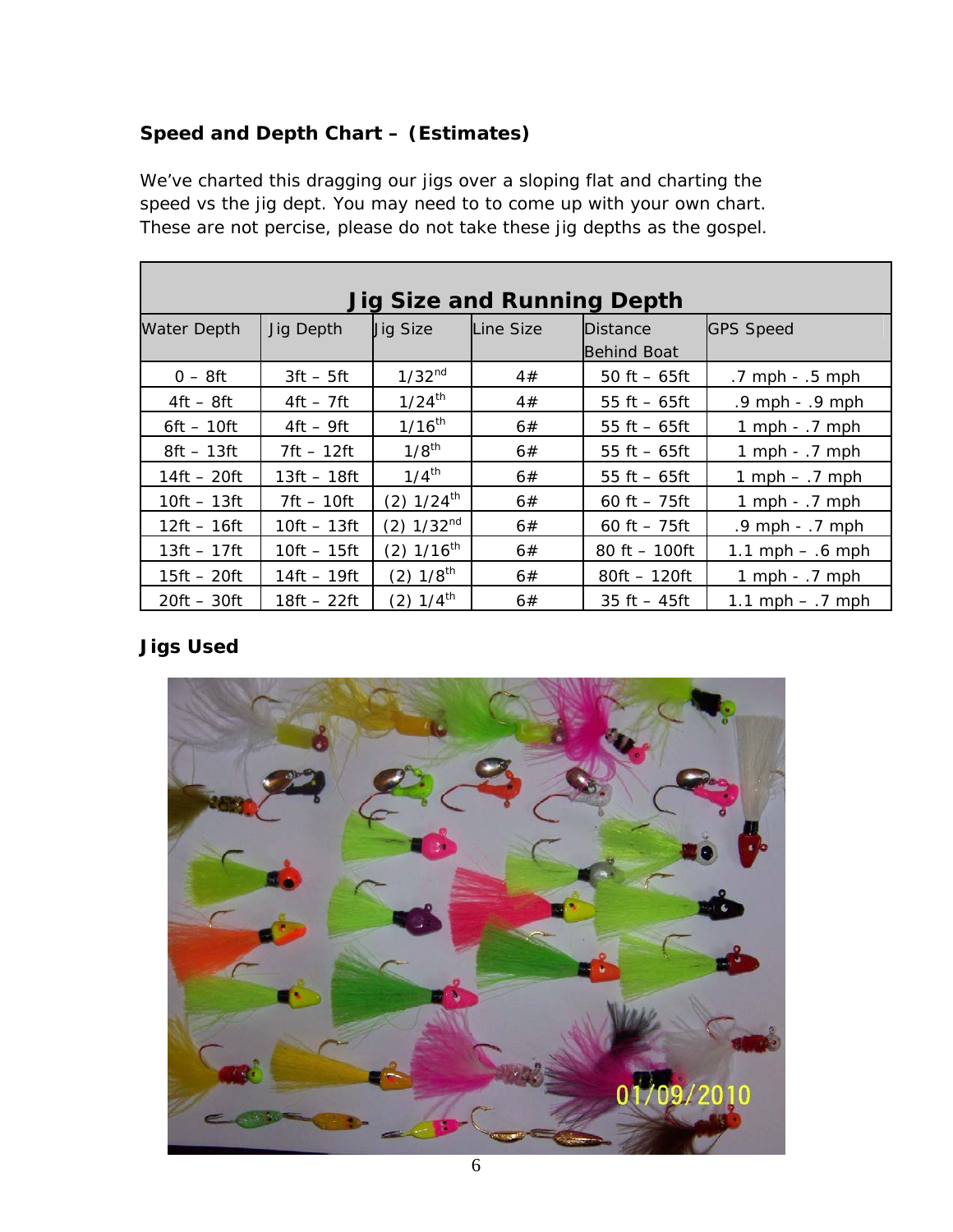### *Boat Setup*



This is a photo of how I have my BassCat Setup.

#### *Things To Consider*

#### **Top Reasons to consider Long-lining.**

- Cover more water. Pulling jigs at .9 mph allows you to cover almost 8 miles during an average 8 hour fishing day.
- Cover different water depths. Pulling jigs at 30, 40, and 50ft allow you to cover multiple water columns
- Fish in windy conditions. We have caught fish in winds up to 18 mph.
- Eliminate Unproductive Water. Several passes in an area can tell you where not to fish.
- This method is perfect for any Season. In winter you will need to lighten your jigs and slow down your speed.
- Great for Suspended and Scattered Fish. By covering multiple depths, fishermen can catch fish that are scattered and suspended.
- Allows for the use of multiple jig colors, and multiple jig sizes at the same time.
- Catch large quantity and quality of fish very fast. Guides love this technique for this particular reason.